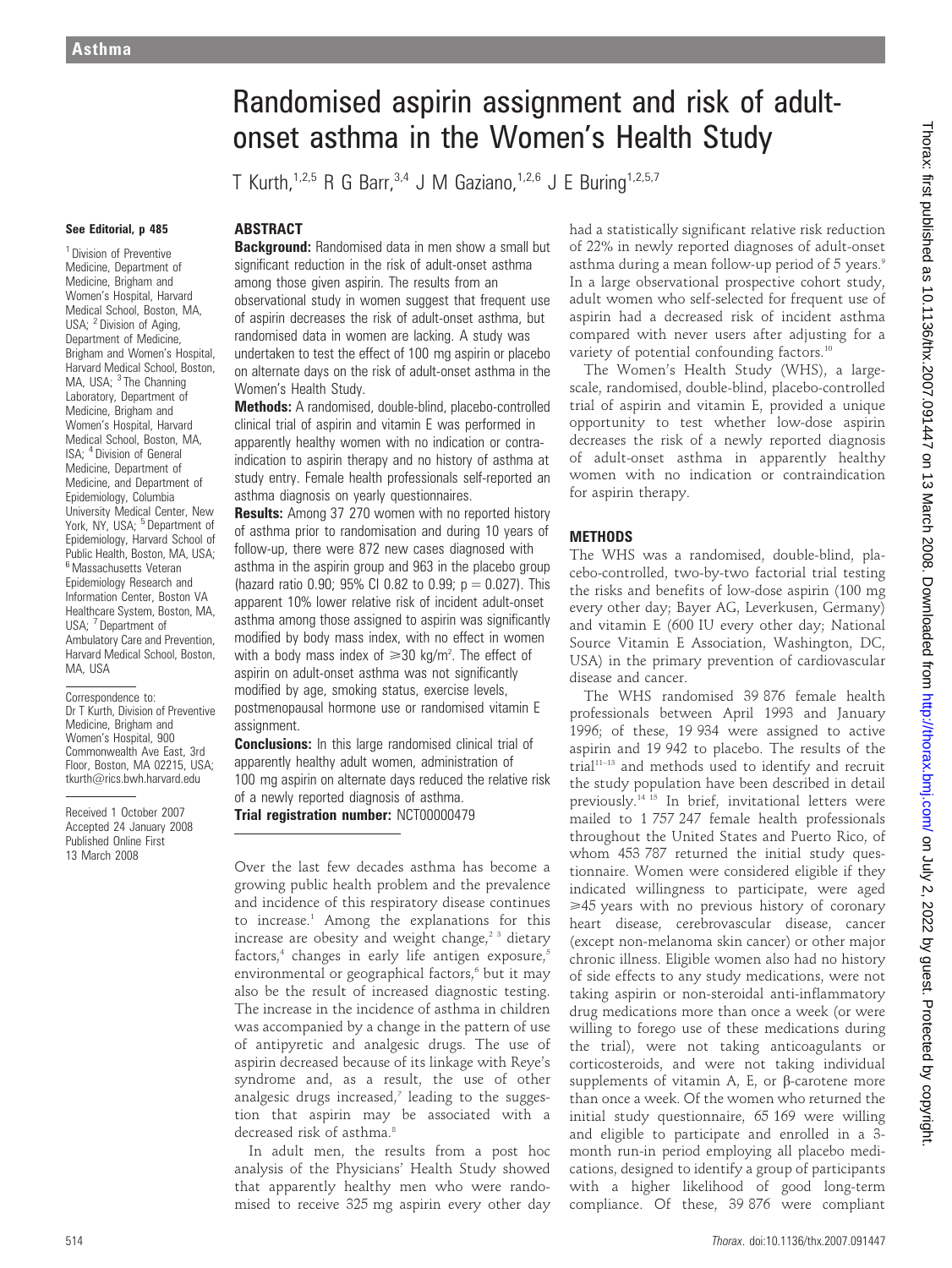

 $ASA =$ aspirin

Figure 1 Flow diagram of the progress through the phases of the Women's Health Study.

during the run-in phase and were randomised into the trial (fig 1).

Baseline information was collected by mailed questionnaires that asked about many anthropometric, demographic, clinical

and lifestyle variables. Twice in the first year and yearly thereafter, follow-up questionnaires were sent out asking about compliance with study medication, development of side effects, newly developed diseases that required medical attention including asthma, dates of diagnoses, and personal characteristics and habits.

#### Ascertainment of asthma

On each of the follow-up questionnaires, the participating female health professionals were specifically asked about newly diagnosed diseases including asthma and the date of diagnosis of these diseases. Asthma was not a prespecified end point of the WHS.

#### Statistical analysis

All reports of asthma from enrolment until the end of the randomised trial on 31 March 2004 were included. A total of 2606 participants (1282 in the aspirin group and 1324 in the placebo group) who indicated an asthma diagnosis prior to randomisation were excluded, leaving 37 270 participants without a history of asthma at baseline. Continuous baseline measurements were compared using the Student  $t$  test and categorical variables were compared using the  $\chi^2$  test according to aspirin or aspirin-placebo assignment. Following the intention-to-treat principle, we compared the cumulative incidence of adult-onset asthma over the trial follow-up period. A Cox proportional hazards model was used to analyse the association between randomised aspirin assignment and time from randomisation to date of the reported asthma diagnosis. Furthermore, we assessed whether the effect of aspirin on adult-onset asthma was modified by age ( $\leq 55$ , 55–64,  $\geq 65$  years), smoking status (never, past, current), body mass index  $\langle$  <25, 25–29.9,  $\geq$  30 kg/ m<sup>2</sup>), exercise (rarely, <1/week, 1–3 times/week, ≥4 times/week),

Table 1 Baseline characteristics according to randomisation to aspirin treatment in the Women's Health Study (N = 37 270)

| <b>Characteristics</b>           | <b>Aspirin</b><br>$(N = 18652)$ | <b>Placebo</b><br>$(N = 18618)$ | p Value |
|----------------------------------|---------------------------------|---------------------------------|---------|
| Mean (SD) age (years)            | 54.7(7.1)                       | 54.7(7.1)                       | 0.83    |
| Mean $(SD)$ BMI $(kq/m^2)$       | 26.0(5.0)                       | 25.9(5.0)                       | 0.39    |
| BMI $\geq 30 \text{ kg/m}^2$ (%) | 17.7                            | 17.6                            | 0.71    |
| History of hypertension (%)      | 25.7                            | 25.4                            | 0.51    |
| History of diabetes (%)          | 2.7                             | 2.4                             | 0.15    |
| Smoking status (%)               |                                 |                                 |         |
| Never                            | 51.2                            | 51.2                            | 0.61    |
| Past                             | 35.7                            | 35.5                            |         |
| Current $(<15 \text{ cigs/day})$ | 4.8                             | 5.0                             |         |
| Current (15+ cigs/day)           | 8.2                             | 8.4                             |         |
| Exercise (%)                     |                                 |                                 |         |
| Rarely                           | 38.3                            | 38.1                            | 0.51    |
| $<$ 1/week                       | 19.5                            | 20.3                            |         |
| $1 - 3$ /week                    | 31.4                            | 31.1                            |         |
| $\geq 4$ /week                   | 10.9                            | 10.5                            |         |
| Alcohol consumption (%)          |                                 |                                 |         |
| Rarely                           | 44.8                            | 45.1                            | 0.79    |
| $1 - 3$ /month                   | 13.4                            | 12.8                            |         |
| $1-6$ /week                      | 31.6                            | 31.8                            |         |
| $\geq 1$ /day                    | 10.2                            | 10.3                            |         |
| Postmenopausal                   | 55.0                            | 54.4                            | 0.23    |
| Postmenopausal hormone use       |                                 |                                 |         |
| Never                            | 50.0                            | 50.4                            | 0.27    |
| Past                             | 9.0                             | 9.2                             |         |
| Current                          | 41.0                            | 40.4                            |         |

BMI, body mass index.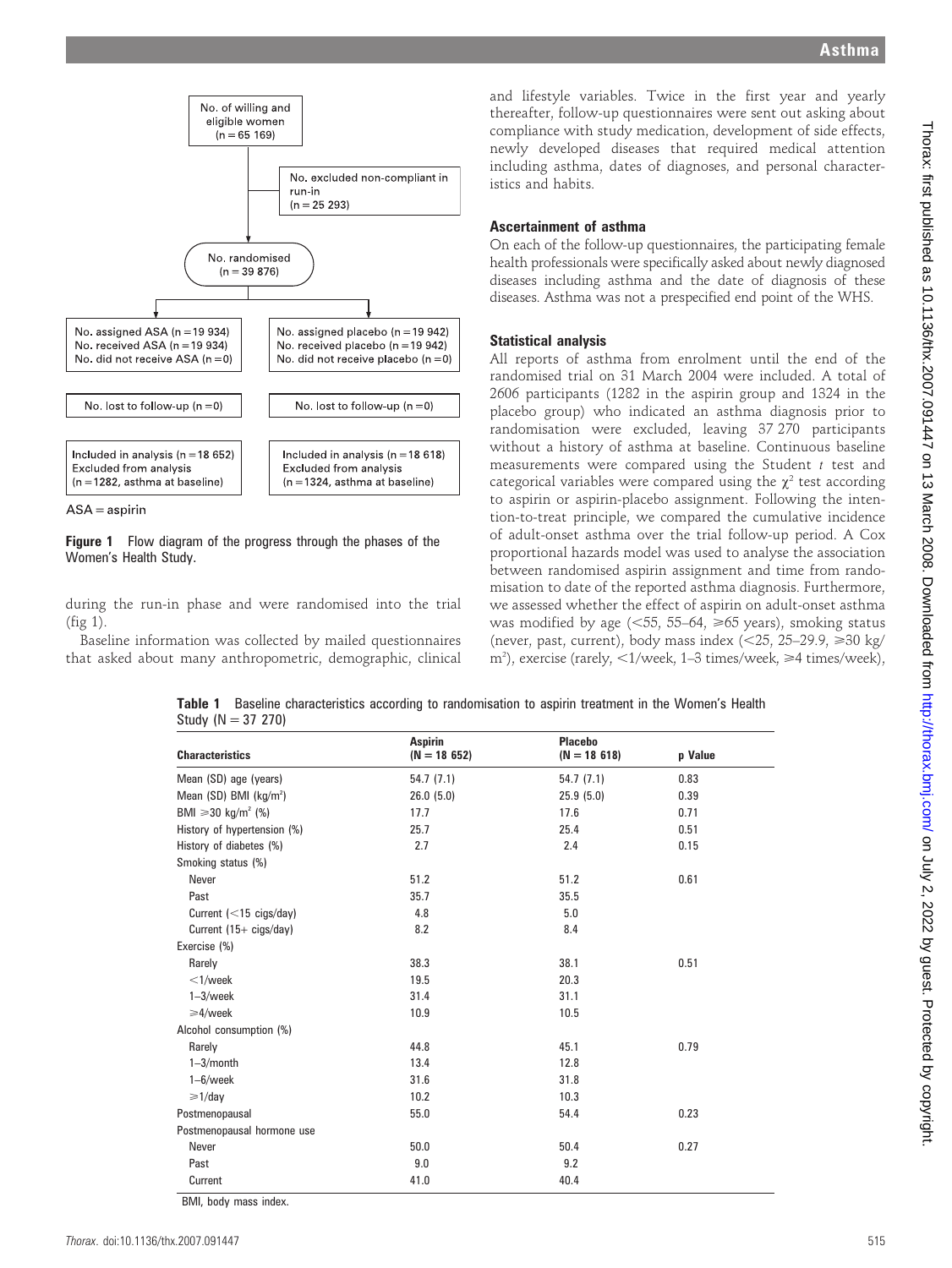postmenopausal hormone use (never, past, current) and randomised vitamin E assignment. Statistical significant effect modification was tested by contrasting main effect models with models that also included interaction term indicators using the likelihood ratio test.

## RESULTS

Table 1 summarises the baseline characteristics of the 37 270 participants without a reported history of asthma at study entry according to randomisation to aspirin treatment. As expected in this large sample, the baseline characteristics were well balanced between the aspirin and placebo groups.

Over a mean follow-up period of 9.7 years (362 120 personyears), a total of 1835 participants reported new diagnoses of asthma which corresponded to a cumulative incidence of adultonset asthma of 4.9%; 872 new diagnoses of asthma were reported in the aspirin group and 963 in the placebo group (table 2). This corresponded to a hazard ratio of 0.90 (95% confidence interval (CI) 0.82 to 0.99;  $p = 0.027$ ) for newly reported adult-onset asthma, representing a 10% reduction in relative risk in favour of aspirin. The cumulative incidence of asthma in the aspirin and placebo groups over the follow-up period is shown in fig 2, indicating a constantly decreasing risk of adult-onset asthma in the aspirin group after approximately 6 years of follow-up.

There were no statistically significant differences in the observed effect of aspirin on adult-onset asthma by age, smoking status, levels of exercise, postmenopausal hormone intake or randomised vitamin E assignment (table 2). In

contrast, body mass index significantly modified the effect of low-dose aspirin on reported asthma diagnosis  $(p = 0.002)$ , indicating no apparent effect of aspirin on the incidence of asthma in women with a body mass index of  $\geq 30 \text{ kg/m}^2$ (hazard ratio 1.19, 95% CI 0.99 to 1.42). A similar lack of association was seen when we further categorised high body mass index values (data not shown). The effect of aspirin on the occurrence of asthma was also significantly modified by linear body mass index ( $p = 0.008$ ).

## **DISCUSSION**

In this large, randomised, double-blind, placebo-controlled trial in apparently healthy women, 100 mg aspirin every other day significantly reduced the relative risk of newly reported adultonset asthma diagnosis by 10%. The magnitude of the reduction was similar across subgroups of age, smoking status, exercise, postmenopausal hormone intake and randomised vitamin E intake but was absent in those who were obese.

Our data are consistent with findings in men from a post hoc analysis of the randomised aspirin component of the Physicians' Health Study<sup>9</sup> which showed a statistically significant reduction of 20% in the relative risk of newly reported diagnoses of adultonset asthma (hazard ratio 0.78, 95% CI 0.61 to 1.00,  $p = 0.045$ ) in men randomly assigned to 325 mg aspirin every other day compared with men assigned to placebo. The smaller effect estimate in the current study may have been due to the lower aspirin dose in the WHS (100 mg every other day) compared with that in the Physicians' Health Study (325 mg every other day). However, gender differences in the association between

|                            | Aspirin group<br>$(N = 18652)$<br>(181 467 person years) | Placebo group<br>$(N = 18618)$<br>$(180 652$ person years) | <b>Hazard ratio*</b><br>(95% CI) | p Value        |
|----------------------------|----------------------------------------------------------|------------------------------------------------------------|----------------------------------|----------------|
| Newly diagnosed asthma (n) | 872                                                      | 963                                                        | $0.90$ (0.82 to 0.99)            | 0.027          |
| <b>Stratified analyses</b> |                                                          |                                                            |                                  |                |
| Age (years)                |                                                          |                                                            |                                  | $0.37 +$       |
| $<$ 55                     | 550                                                      | 595                                                        | 0.92 (0.82 to 1.03)              | 0.16           |
| $55 - 64.9$                | 249                                                      | 268                                                        | 0.92 (0.78 to 1.10)              | 0.37           |
| $65+$                      | 73                                                       | 100                                                        | 0.73 (0.54 to 0.99)              | 0.04           |
| Smoking status             |                                                          |                                                            |                                  | $0.97\dagger$  |
| Never                      | 419                                                      | 459                                                        | 0.91 (0.80 to 1.04)              | 0.16           |
| Past                       | 322                                                      | 357                                                        | 0.89 (0.77 to 1.04)              | 0.13           |
| Current                    | 131                                                      | 146                                                        | 0.91 (0.72 to 1.15)              | 0.44           |
| BMI ( $kg/m2$ )            |                                                          |                                                            |                                  | $0.002\dagger$ |
| $<$ 25                     | 336                                                      | 406                                                        | $0.83$ (0.71 to 0.95)            | 0.01           |
| $25 - 29.9$                | 258                                                      | 319                                                        | $0.80$ (0.68 to 0.95)            | 0.01           |
| $30+$                      | 265                                                      | 224                                                        | 1.19 (0.99 to 1.42)              | 0.06           |
| Exercise                   |                                                          |                                                            |                                  | $0.32\dagger$  |
| Rarely                     | 347                                                      | 364                                                        | 0.95 (0.82 to 1.10)              | 0.45           |
| $<$ 1/week                 | 198                                                      | 205                                                        | 1.00 (0.83 to 1.22)              | 0.97           |
| $1-3$ /week                | 240                                                      | 294                                                        | $0.81$ (0.68 to 0.95)            | 0.01           |
| $\geq 4$ /week             | 87                                                       | 100                                                        | 0.84 (0.63 to 1.12)              | 0.24           |
| Postmenopausal hormone use |                                                          |                                                            |                                  | $0.89\dagger$  |
| Never                      | 387                                                      | 429                                                        | 0.91 (0.79 to 1.04)              | 0.16           |
| Past                       | 86                                                       | 92                                                         | 0.96 (0.71 to 1.29)              | 0.77           |
| Current                    | 396                                                      | 438                                                        | 0.89 (0.77 to 1.01)              | 0.08           |
| Vitamin E                  |                                                          |                                                            |                                  | $0.57\dagger$  |
| Active                     | 428                                                      | 485                                                        | 0.88 (0.77 to 1.00)              | 0.05           |
| Placebo                    | 444                                                      | 478                                                        | 0.93 (0.81 to 1.05)              | 0.25           |

Table 2 Randomised aspirin assignment and report of newly diagnosed asthma in the Women's Health Study ( $N = 37,270$ )

CI, confidence interval; BMI, body mass index

\*Calculated from Cox proportional hazard models using the placebo group as reference.

{p Value for modification from contrast of a model that included main effects only with a model that also included interaction term indicators using the likelihood ratio test.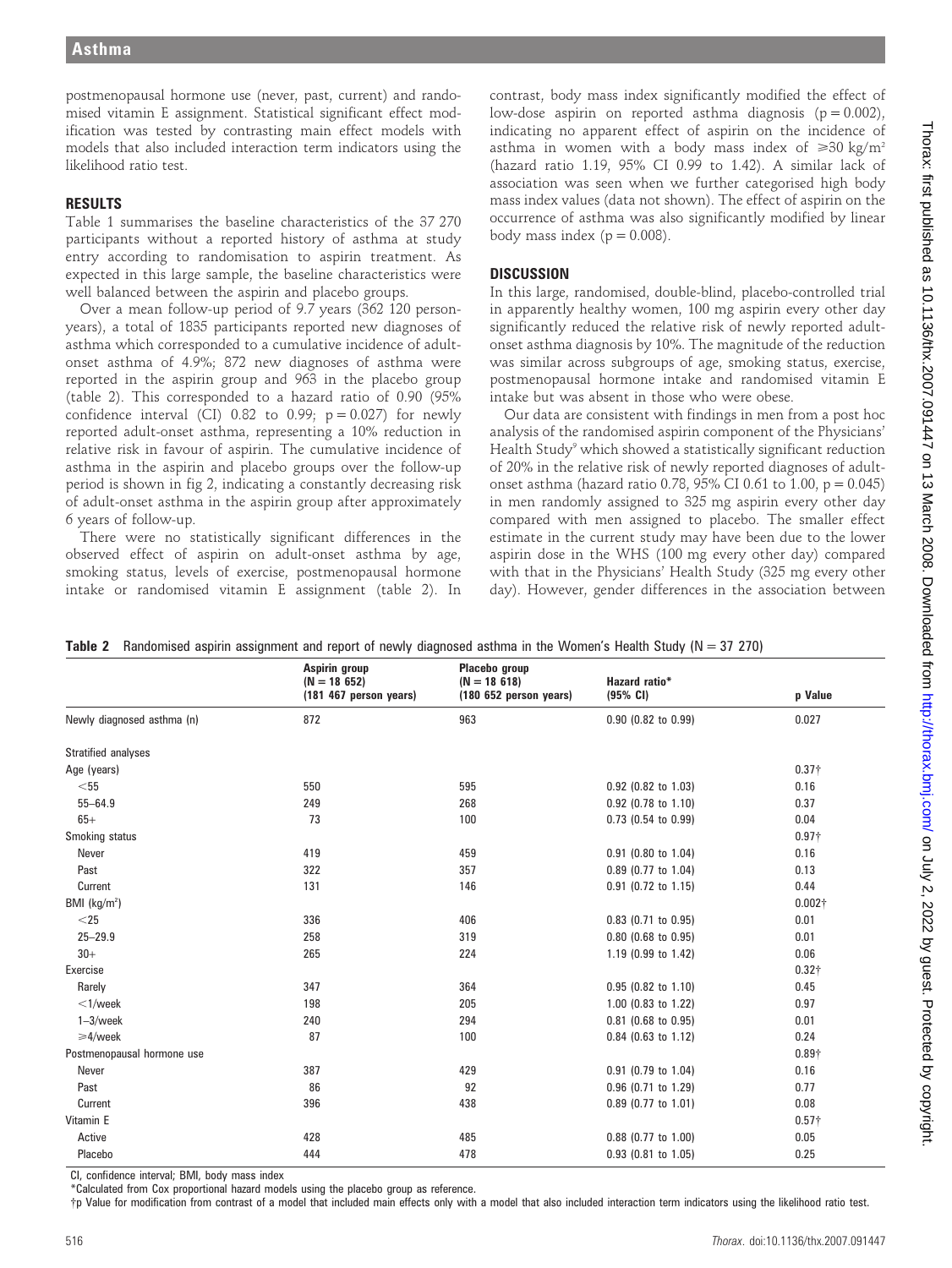



**Figure 2** Cumulative incidence of adult-onset asthma during the randomised component of the Women's Health Study.

aspirin and adult-onset asthma may also account for the reduced effect in women.

Our results are also consistent with previous findings from a large prospective observational cohort study of female registered nurses in which women who self-selected for frequent aspirin use (15 days or more per month) had a 40% lower risk of newly reported physician diagnosis of adult-onset asthma than women who did not take aspirin.<sup>10</sup> The stronger effect size may be due to higher aspirin doses or to residual confounding. However, when the attributable incidence rate from the randomised data of the WHS (5.3/10 000 women per year), the randomised data of the Physicians' Health Study (5.9/10 000 men per year)<sup>9</sup> and the observational data from the Nurses' Health Study (4.4/  $10\ 000$  women per year)<sup>10</sup> are compared, the results are very similar.

Among individuals with existing asthma, aspirin can acutely precipitate bronchospasm in the subset of patients with aspirinintolerant asthma. This intolerance to aspirin affects 4–11% of patients with asthma.16–18 The aetiology of aspirin-intolerant asthma is complex and not fully understood, but most evidence points towards an abnormality of arachidonic acid metabolism.19 However, most patients with asthma tolerate aspirin well, and some patients with asthma improve when challenged with aspirin or other non-steroidal anti-inflammatory drugs.<sup>20-22</sup>

The precise biological mechanism by which long-term lowdose aspirin use may reduce the risk of asthma is currently unknown and should be the target of future studies. Several mechanisms that relate to immune-mediating effects of aspirin, which act via cyclooxygenase (COX)-dependent<sup>23</sup> and COXindependent pathways, can be envisaged. The effect of inhibiting COX with regard to asthma is probably dependent on the balance between proinflammatory prostaglandin  $D_2$ , prostaglandin  $F_{2\alpha}$ , thromboxane  $A_2$  and anti-inflammatory prostaglandin  $E_2$  production.<sup>23</sup> Aspirin irreversibly inhibits the isoenzyme COX-1 which can lead to a reduction in prostaglandin  $E_2$  and subsequently to a reduction in the synthesis of interferon- $\gamma$  of Th1 lymphocytes.<sup>24 25</sup> Consistent with this mechanism, aspirin inhibits the activation of  $NF-\kappa B^{26}$  and interleukin (IL)4 gene expression in T cells. Therapeutic doses of aspirin also inhibit IL4- and IL13-induced activation of STAT6 via non-COX dependent pathways.<sup>27</sup> Conversely, aspirin promotes STAT1 activation in interferon- $\gamma$  signalling.<sup>28</sup> Aspirin therefore seems to inhibit Th2 immune responses while promoting Th1 responses. Since asthma has been associated with cytokine production of the Th2 phenotype, $29$  a shift

towards a non-asthmatic Th1 phenotype may lead to reduced susceptibility to asthma.

An additional non-COX activity of aspirin—but not of COX-2 inhibitors—is its potent induction of lipoxin  $A_4$  and 15-epilipoxin A4. <sup>30</sup> These products of arachadonic acid metabolism have profound anti-inflammatory properties that block airway hyperresponsiveness and pulmonary inflammation in murine models<sup>31</sup> and in vivo,<sup>32</sup> and are currently seen as novel targets for asthma therapies.

We found a statistically significant modification of the effect of aspirin on asthma by body mass index, indicating no effect of low-dose aspirin on adult-onset asthma among obese subjects (body mass index  $\geq 30 \text{ kg/m}^2$ ). Although subgroup analyses should be interpreted with caution, it is possible that there was less effect among obese women since respiratory symptoms in obese individuals may represent a different phenotype from asthma in non-obese individuals.33 Furthermore, it can be envisaged that the effects of aspirin in obese women are reduced, potentially due to a larger volume distribution. A similar lack of effect in obese was also observed for the beneficial effect of aspirin on the risk of ischaemic stroke in the WHS which was not apparent in women who were obese.<sup>11</sup>

The strengths of this trial include its randomised, doubleblind, placebo-controlled design, large number of participants and outcome events, as well as the high rates of follow-up and compliance. Several limitations should be considered when interpreting our results. Although this large trial had adequate size to detect a small to moderate benefit of low-dose aspirin on incident adult-onset asthma, the trial was not designed to test this specific hypothesis. The occurrence of incident adult-onset asthma was based on self-reports by the participating health care professionals and, thus, random misclassification is possible. We did not collect information on aspirin-intolerant asthma in the WHS. However, since the WHS was a trial of aspirin, participants are expected to tolerate aspirin well. Chronic obstructive pulmonary disease (COPD) can be misdiagnosed as adult-onset asthma, even in health professionals.<sup>34</sup> Owing to the randomised prospective design, however, such misclassification would be expected to result in an underestimation of effect. Supporting this line of reasoning, the effect of aspirin was somewhat stronger among never smokers and weaker among current smokers, who are more likely to develop COPD. In addition, when we censored participants who reported a diagnosis of COPD during follow-up, the results were similar (data not shown). Finally, the WHS was composed of apparently healthy female health professionals aged  $\geq$ 45 years of whom the majority were white. Thus, generalisability to other populations may be limited.

In summary, 100 mg of aspirin every other day reduced the relative risk of newly reported diagnoses of adult-onset asthma in this large randomised trial of apparently healthy women. Although aspirin can worsen symptoms in some patients with asthma, our biologically plausible finding—along with similar results from a large randomised trial in men and observational cohort studies in women—suggests a small benefit of aspirin for the prevention of the development of asthma in adults. However, before public recommendations are provided, results from randomised trials are needed that are specifically designed to test whether low-dose aspirin reduces the risk of asthma.

Acknowledgements: We are indebted to the participants in the Women's Health Study for their outstanding commitment and cooperation, to the entire Women's Health Study staff for their expert and unfailing assistance, and to Eunjung Kim, MSc, for programming assistance.